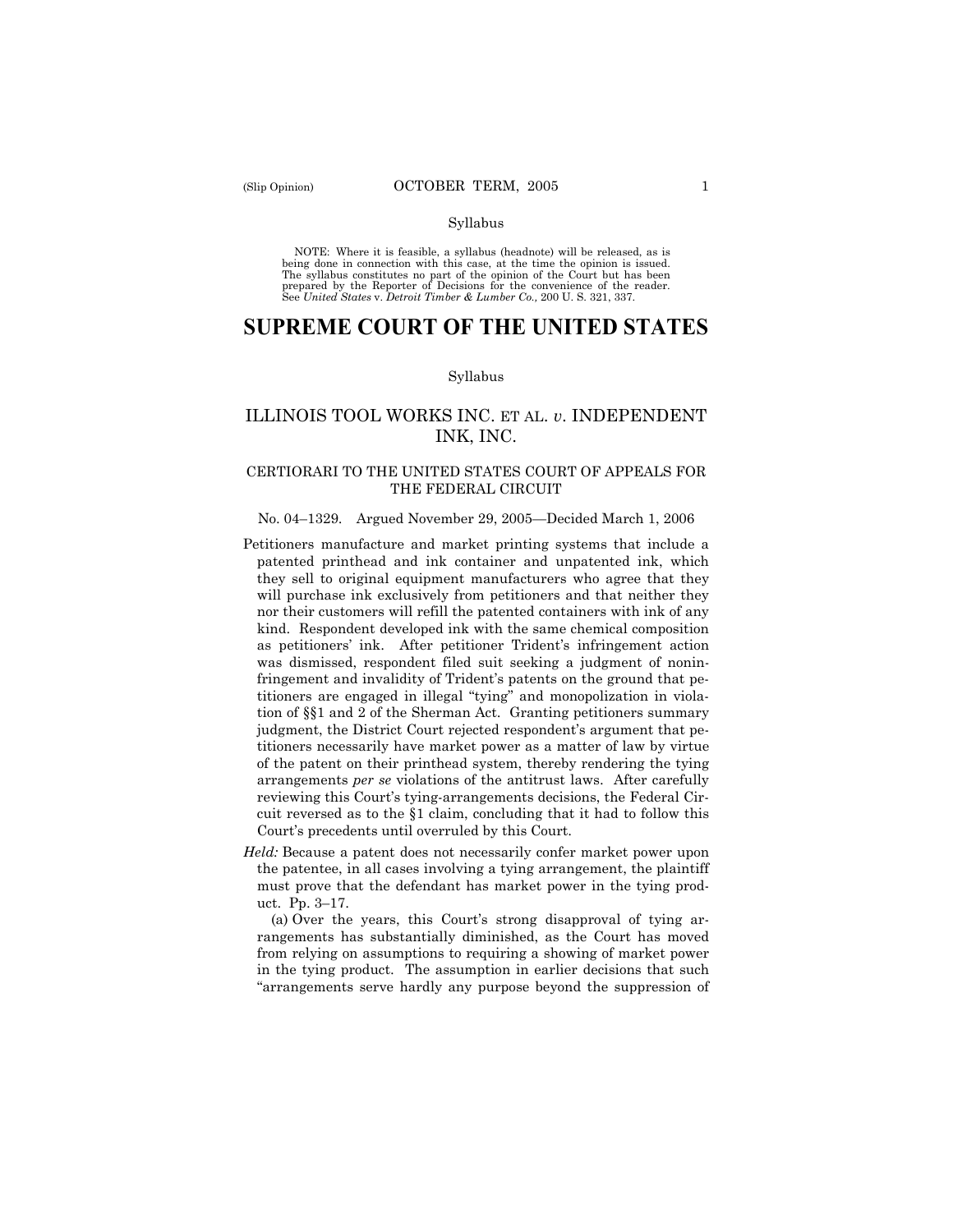#### Syllabus

competition," *Standard Oil Co. of Cal.* v. *United States,* 337 U. S. 293, 305–306, was rejected in *United States Steel Corp.* v. *Fortner Enterprises, Inc.,* 429 U. S. 610, 622 *(Fortner II)*, and again in *Jefferson Parish Hospital Dist. No. 2* v. *Hyde*, 466 U. S. 2, both of which involved unpatented tying products. Nothing in *Jefferson Parish* suggested a rebuttable presumption of market power applicable to tying arrangements involving a patent on the tying good. Pp. 3–8.

(b) The presumption that a patent confers market power arose outside the antitrust context as part of the patent misuse doctrine, and migrated to antitrust law in *International Salt Co.* v. *United States,*  332 U. S. 392. See also *Morton Salt Co.* v. *G. S. Suppiger Co.*, 314 U. S. 488; *United States* v. *Loew's Inc.*, 371 U. S. 38. Pp. 8–10.

(c) When Congress codified the patent laws for the first time, it initiated the untwining of the patent misuse doctrine and antitrust jurisprudence. At the same time that this Court's antitrust jurisprudence continued to rely on the assumption that tying arrangements generally serve no legitimate business purpose, Congress began chipping away at that assumption in the patent misuse context from whence it came. Then, four years after *Jefferson Parish* repeated the presumption that patents confer market power, Congress amended the Patent Code to eliminate it in the patent misuse context. While that amendment does not expressly refer to the antitrust laws, it invites reappraisal of *International Salt*'s *per se* rule. After considering the congressional judgment reflected in the amendment, this Court concludes that tying arrangements involving patented products should be evaluated under the standards of cases like *Fortner II* and *Jefferson Parish* rather than the *per se* rule in *Morton Salt* and *Loew*'s. Any conclusion that an arrangement is unlawful must be supported by proof of power in the relevant market rather than by a mere presumption thereof. Pp. 11–13.

(d) Respondent's alternatives to retention of the *per se* rule—that the Court endorse a rebuttable presumption that patentees possess market power when they condition the purchase of the patented product on an agreement to buy unpatented goods exclusively from the patentee, or differentiate between tying arrangements involving requirements ties and other types of tying arrangements—are rejected. Pp. 14–16.

(e) Because respondent reasonably relied on this Court's prior opinions in moving for summary judgment without offering evidence of the relevant market or proving petitioners' power within that market, respondent should be given a fair opportunity to develop and introduce evidence on that issue, as well as other relevant issues, when the case returns to the District Court. P. 17.

396 F. 3d 1342, vacated and remanded.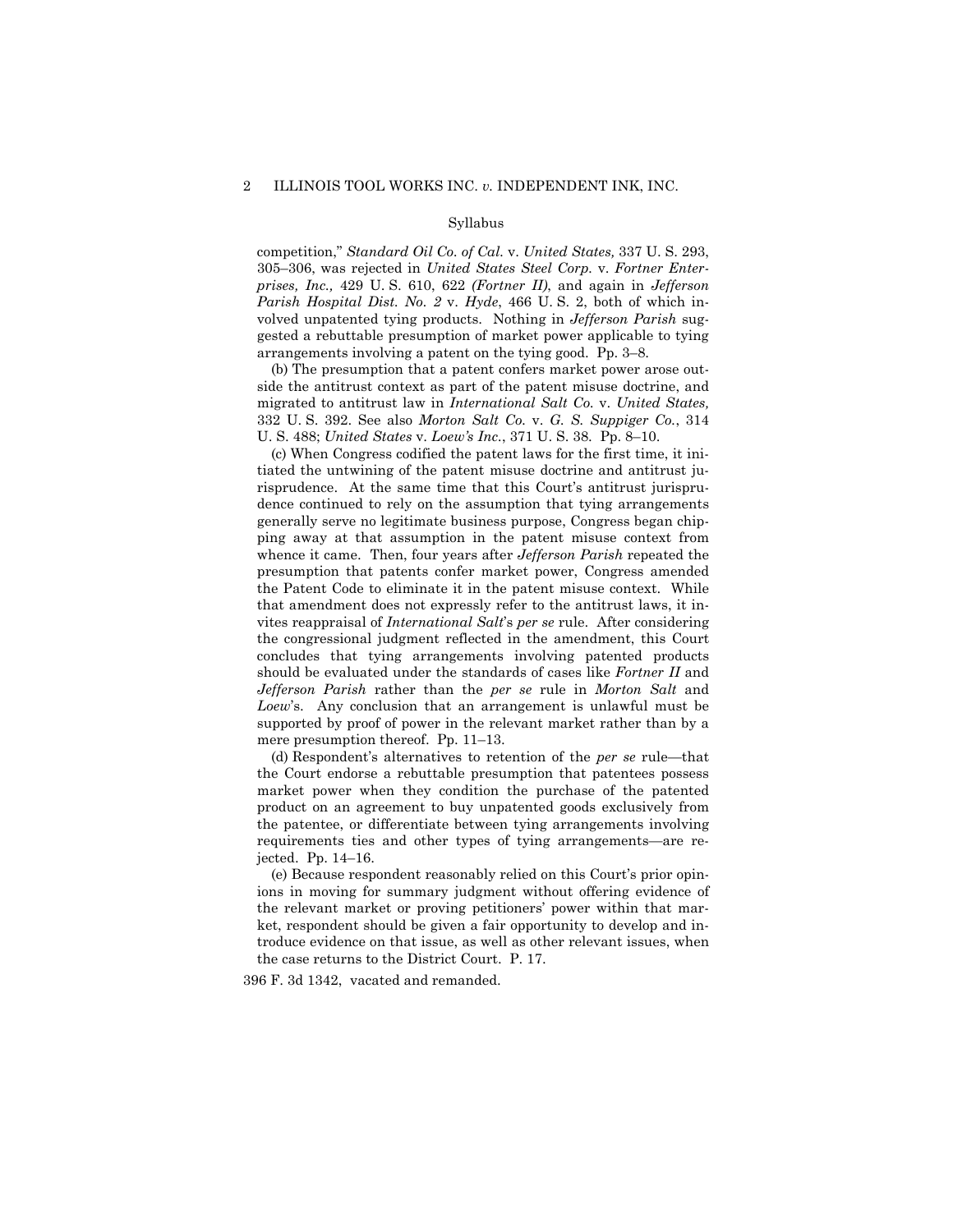## Syllabus

STEVENS, J., delivered the opinion of the Court, in which all other Members joined, except ALITO, J., who took no part in the consideration or decision of the case.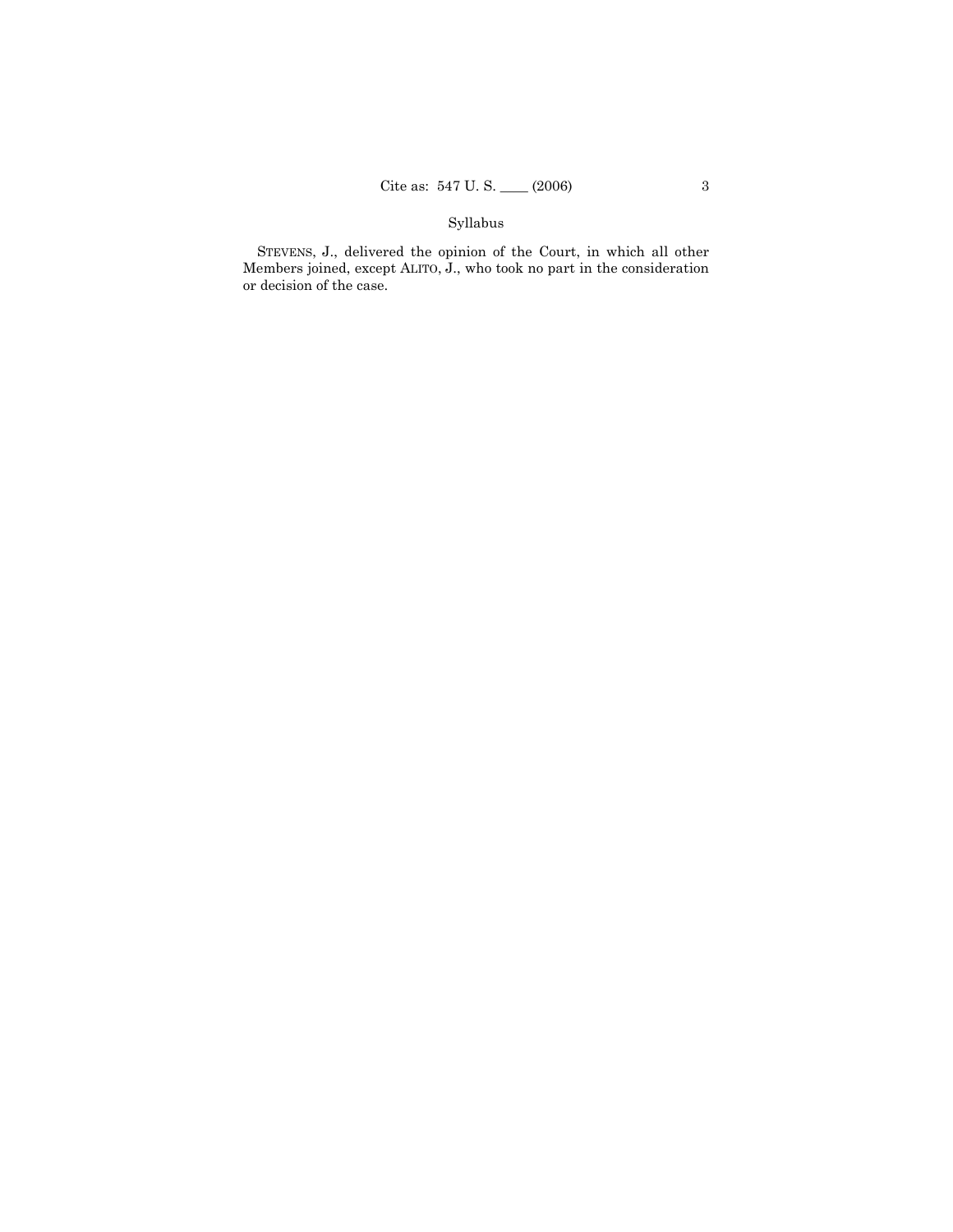NOTICE: This opinion is subject to formal revision before publication in the preliminary print of the United States Reports. Readers are requested to notify the Reporter of Decisions, Supreme Court of the United States, Washington, D. C. 20543, of any typographical or other formal errors, in order that corrections may be made before the preliminary print goes to press.

## $\frac{1}{2}$  ,  $\frac{1}{2}$  ,  $\frac{1}{2}$  ,  $\frac{1}{2}$  ,  $\frac{1}{2}$  ,  $\frac{1}{2}$  ,  $\frac{1}{2}$ **SUPREME COURT OF THE UNITED STATES**

## $\mathcal{L}=\mathcal{L}$ No. 04–1329

## ILLINOIS TOOL WORKS INC., ET AL., PETITIONERS *v.*  INDEPENDENT INK, INC.

## ON WRIT OF CERTIORARI TO THE UNITED STATES COURT OF APPEALS FOR THE FEDERAL CIRCUIT

#### [March 1, 2006]

## JUSTICE STEVENS delivered the opinion of the Court.

In *Jefferson Parish Hospital Dist. No. 2* v. *Hyde*, 466 U. S. 2 (1984), we repeated the well-settled proposition that "if the Government has granted the seller a patent or similar monopoly over a product, it is fair to presume that the inability to buy the product elsewhere gives the seller market power." *Id*., at 16. This presumption of market power, applicable in the antitrust context when a seller conditions its sale of a patented product (the "tying" product) on the purchase of a second product (the "tied" product), has its foundation in the judicially created patent misuse doctrine. See *United States* v. *Loew's Inc.*, 371 U. S. 38, 46 (1962). In 1988, Congress substantially undermined that foundation, amending the Patent Act to eliminate the market power presumption in patent misuse cases. See 102 Stat. 4674, codified at 35 U. S. C. §271(d). The question presented to us today is whether the presumption of market power in a patented product should survive as a matter of antitrust law despite its demise in patent law. We conclude that the mere fact that a tying product is patented does not support such a presumption.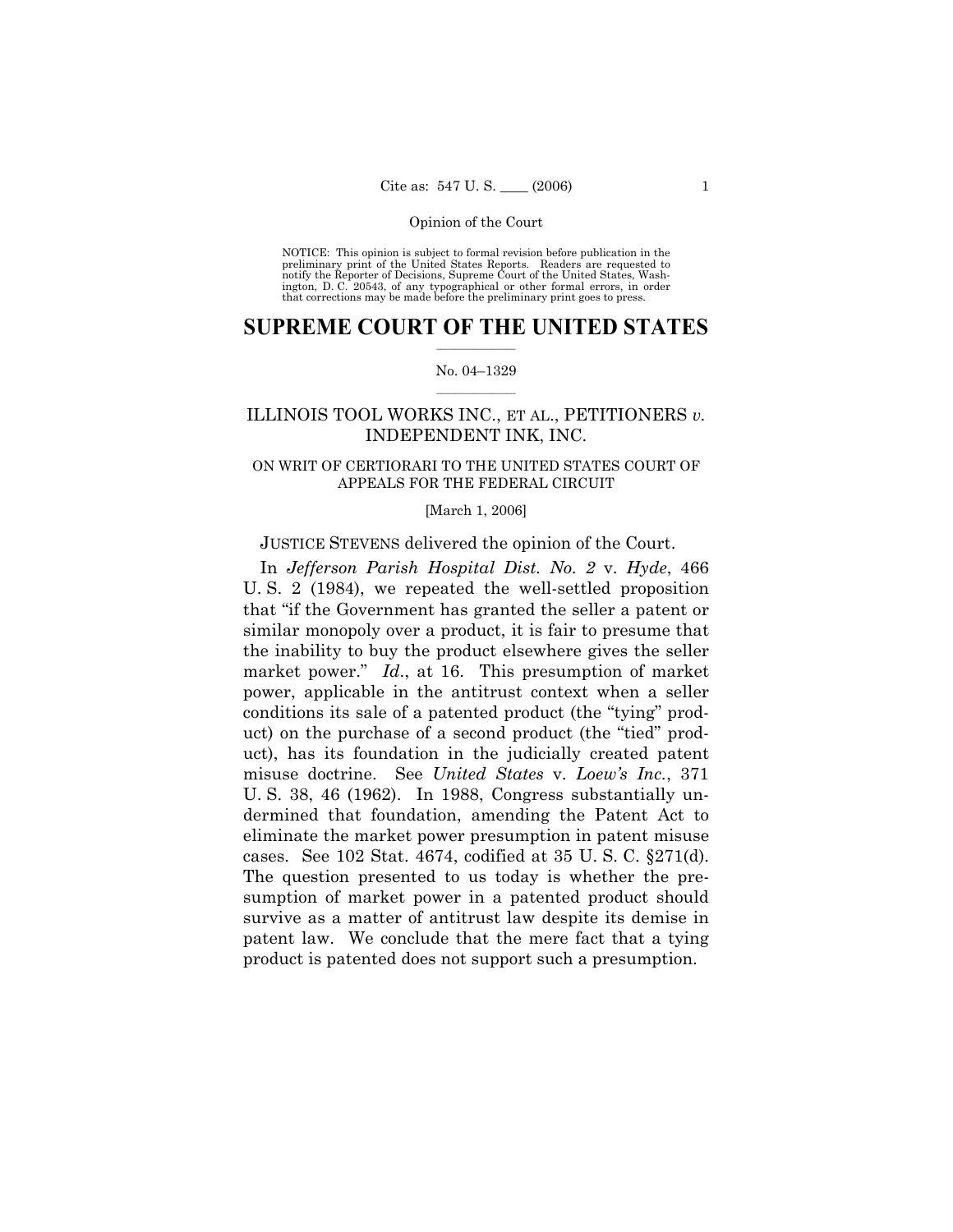I

Petitioners, Trident, Inc., and its parent, Illinois Tool Works Inc., manufacture and market printing systems that include three relevant components: (1) a patented piezoelectric impulse ink jet printhead; (2) a patented ink container, consisting of a bottle and valved cap, which attaches to the printhead; and (3) specially designed, but unpatented, ink. Petitioners sell their systems to original equipment manufacturers (OEMs) who are licensed to incorporate the printheads and containers into printers that are in turn sold to companies for use in printing barcodes on cartons and packaging materials. The OEMs agree that they will purchase their ink exclusively from petitioners, and that neither they nor their customers will refill the patented containers with ink of any kind.

Respondent, Independent Ink, Inc., has developed an ink with the same chemical composition as the ink sold by petitioners. After an infringement action brought by Trident against Independent was dismissed for lack of personal jurisdiction, Independent filed suit against Trident seeking a judgment of noninfringement and invalidity of Trident's patents.<sup>1</sup> In an amended complaint, it alleged that petitioners are engaged in illegal tying and monopolization in violation of §§1 and 2 of the Sherman Act. 15 U. S. C. §§1, 2.

After discovery, the District Court granted petitioners' motion for summary judgment on the Sherman Act claims. *Independent Ink, Inc.* v. *Trident, Inc.*, 210 F. Supp. 2d 1155, 1177 (CD Cal. 2002). It rejected respondent's submission that petitioners "necessarily have market power in the market for the tying product as a matter of law solely by virtue of the patent on their printhead system, thereby rendering [the] tying arrangements *per se* viola-

<sup>&</sup>lt;sup>1</sup>Illinois Tool did not acquire Trident until February 19, 1999, approximately six months after this action commenced.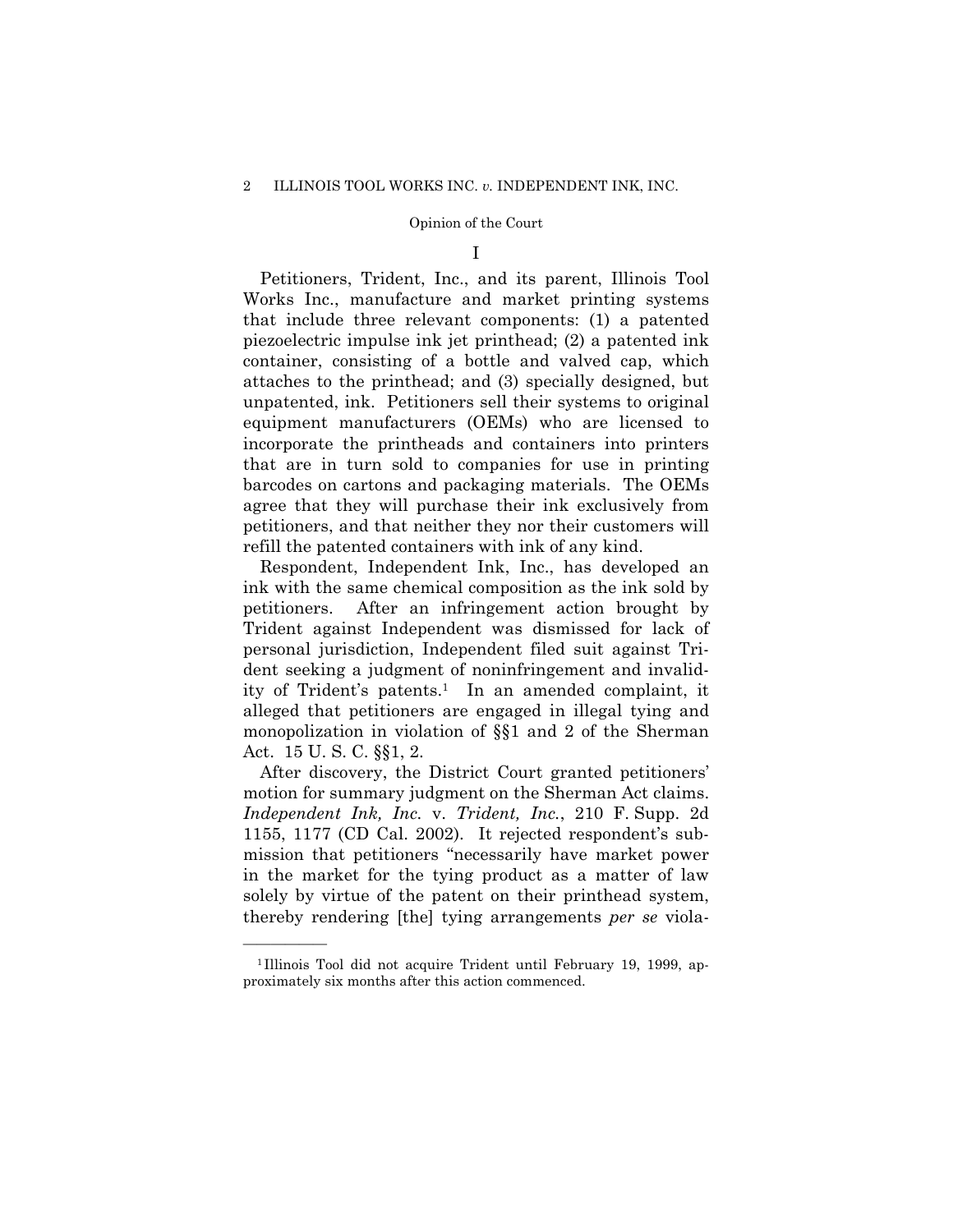tions of the antitrust laws." *Id*., at 1159. Finding that respondent had submitted no affirmative evidence defining the relevant market or establishing petitioners' power within it, the court concluded that respondent could not prevail on either antitrust claim. *Id*., at 1167, 1173, 1177. The parties settled their other claims, and respondent appealed.

After a careful review of the "long history of Supreme Court consideration of the legality of tying arrangements," 396 F. 3d 1342, 1346 (2005), the Court of Appeals for the Federal Circuit reversed the District Court's decision as to respondent's §1 claim, *id*., at 1354. Placing special reliance on our decisions in *International Salt Co.* v. *United States*, 332 U. S. 392 (1947), and *Loew's*, 371 U. S. 38, as well as our *Jefferson Parish* dictum, and after taking note of the academic criticism of those cases, it concluded that the "fundamental error" in petitioners' submission was its disregard of "the duty of a court of appeals to follow the precedents of the Supreme Court until the Court itself chooses to expressly overrule them." 396 F. 3d, at 1351. We granted certiorari to undertake a fresh examination of the history of both the judicial and legislative appraisals of tying arrangements.  $545 \text{ U}$ . S.  $\_$  (2005). Our review is informed by extensive scholarly comment and a change in position by the administrative agencies charged with enforcement of the antitrust laws.

II

American courts first encountered tying arrangements in the course of patent infringement litigation. See, *e.g.*, *Heaton-Peninsular Button-Fastening Co.* v. *Eureka Specialty Co.*, 77 F. 288 (CA6 1896). Such a case came before this Court in *Henry* v. *A. B. Dick Co.,* 224 U. S. 1 (1912), in which, as in the case we decide today, unpatented ink was the product that was "tied" to the use of a patented product through the use of a licensing agreement. Without com-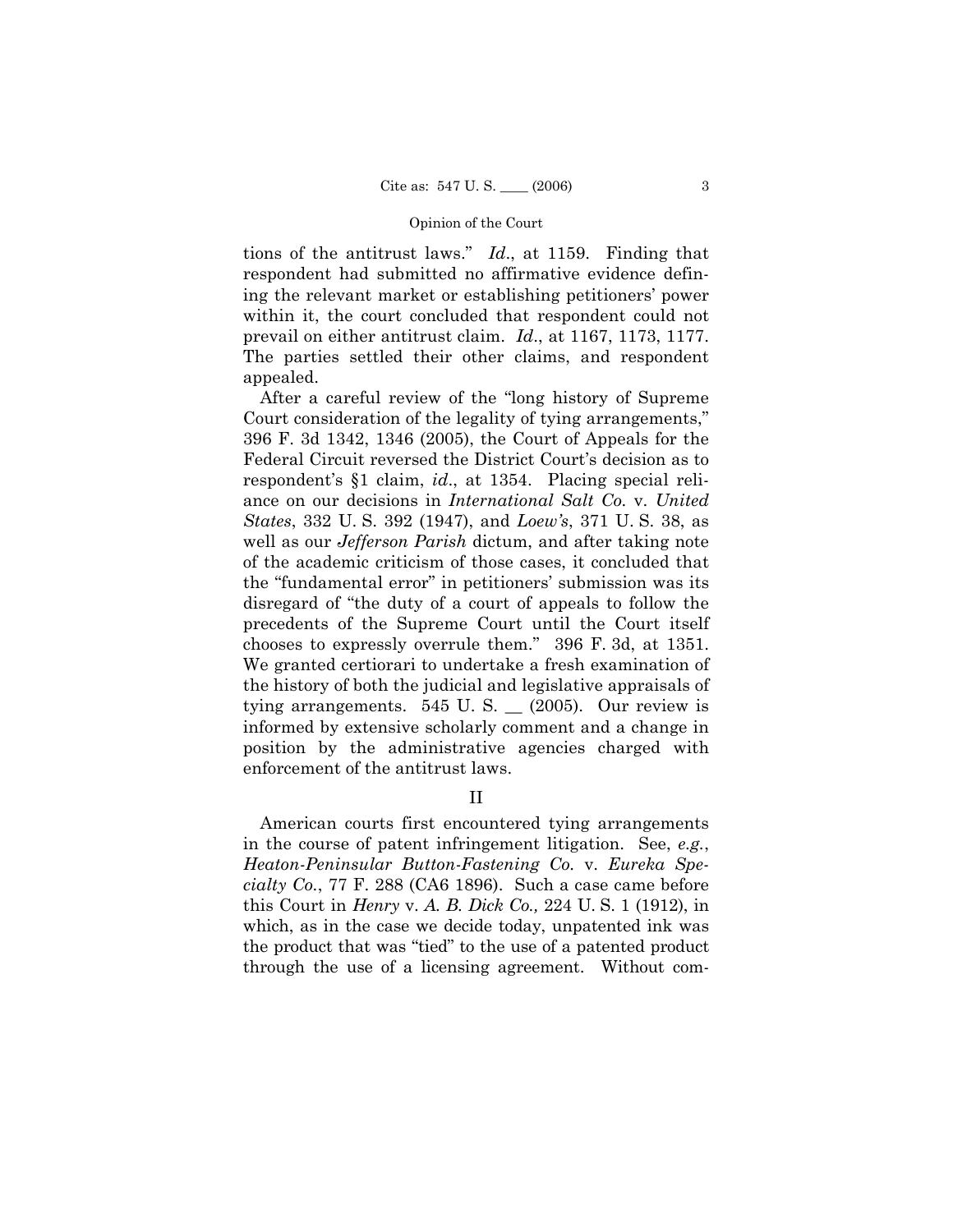### 4 ILLINOIS TOOL WORKS INC. *v.* INDEPENDENT INK, INC.

## Opinion of the Court

menting on the tying arrangement, the Court held that use of a competitor's ink in violation of a condition of the agreement—that the rotary mimeograph "'may be used only with the stencil, paper, ink and other supplies made by A. B. Dick Co.'"—constituted infringement of the patent on the machine. *Id*., at 25–26. Chief Justice White dissented, explaining his disagreement with the Court's approval of a practice that he regarded as an "attempt to increase the scope of the monopoly granted by a patent . . . which tend[s] to increase monopoly and to burden the public in the exercise of their common rights." *Id*., at 70. Two years later, Congress endorsed Chief Justice White's disapproval of tying arrangements, enacting §3 of the Clayton Act. See 38 Stat. 731 (applying to "patented or unpatented" products); see also *Motion Picture Patents Co.* v. *Universal Film Mfg. Co.*, 243 U. S. 502, 517–518 (1917) (explaining that, in light of §3 of the Clayton Act, *A. B. Dick* "must be regarded as overruled"). And in this Court's subsequent cases reviewing the legality of tying arrangements we, too, embraced Chief Justice White's disapproval of those arrangements. See, *e.g.*, *Standard Oil Co. of Cal.* v. *United States*, 337 U. S. 293, 305–306 (1949); *Mercoid Corp.* v. *Mid-Continent Investment Co.*, 320 U. S. 661, 664–665 (1944).

In the years since *A. B. Dick*, four different rules of law have supported challenges to tying arrangements. They have been condemned as improper extensions of the patent monopoly under the patent misuse doctrine, as unfair methods of competition under §5 of the Federal Trade Commission Act, 15 U. S. C. §45, as contracts tending to create a monopoly under §3 of the Clayton Act, 15 U. S. C. §13a, and as contracts in restraint of trade under §1 of the Sherman Act.2 In all of those instances, the justification

<sup>2</sup>See, *e.g.*, *Jefferson Parish Hospital Dist. No. 2* v. *Hyde*, 466 U. S. 2, 9 (1984) (Sherman Act); *Times-Picayune Publishing Co.* v. *United States*, 345 U. S. 594, 609 (1953) (Federal Trade Commission Act); *Interna-*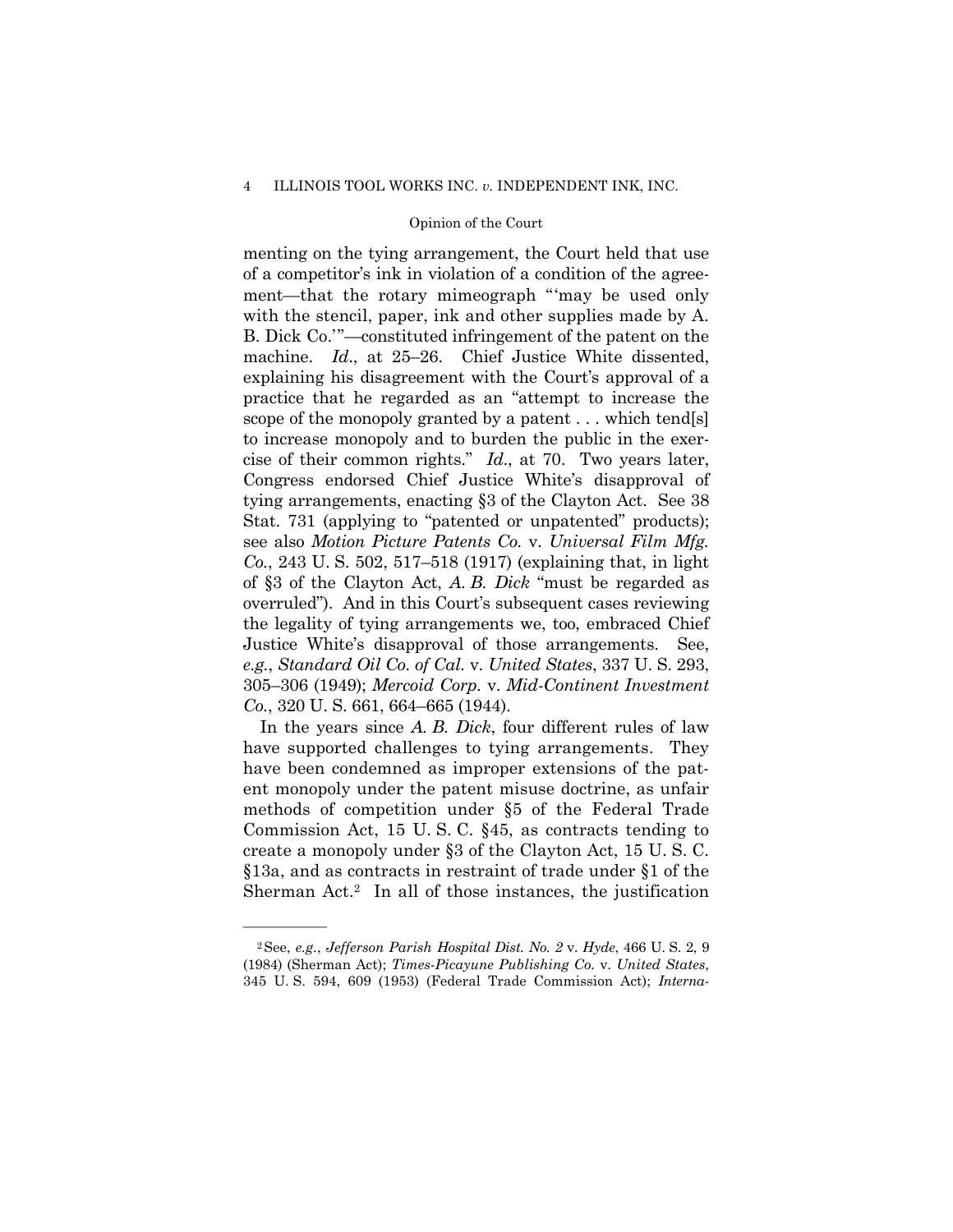for the challenge rested on either an assumption or a showing that the defendant's position of power in the market for the tying product was being used to restrain competition in the market for the tied product. As we explained in *Jefferson Parish*, 466 U. S., at 12, "[o]ur cases have concluded that the essential characteristic of an invalid tying arrangement lies in the seller's exploitation of its control over the tying product to force the buyer into the purchase of a tied product that the buyer either did not want at all, or might have preferred to purchase elsewhere on different terms."

Over the years, however, this Court's strong disapproval of tying arrangements has substantially diminished. Rather than relying on assumptions, in its more recent opinions the Court has required a showing of market power in the tying product. Our early opinions consistently assumed that "[t]ying arrangements serve hardly any purpose beyond the suppression of competition." *Standard Oil Co.*, 337 U. S., at 305–306. In 1962, in *Loew's*, 371 U. S., at 47–48, the Court relied on this assumption despite evidence of significant competition in the market for the tying product. And as recently as 1969, Justice Black, writing for the majority, relied on the assumption as support for the proposition "that, at least when certain prerequisites are met, arrangements of this kind are illegal in and of themselves, and no specific showing of unreasonable competitive effect is required." *Fortner Enterprises, Inc.* v. *United States Steel Corp.*, 394 U. S. 495, 498–499 *(Fortner I)*. Explaining the Court's decision to allow the suit to proceed to trial, he stated that "decisions rejecting the need for proof of truly dominant power over the tying product have

*tional Salt Co.* v. *United States,* 332 U. S. 392, 395–396 (1947) (Clayton Act and Sherman Act); *Morton Salt Co.* v. *G. S. Suppiger Co.,* 314 U. S. 488, 494 (1942) (patent misuse); *Motion Picture Patents Co.* v. *Universal Film Mfg. Co.*, 243 U. S. 502, 516 (1917) (same).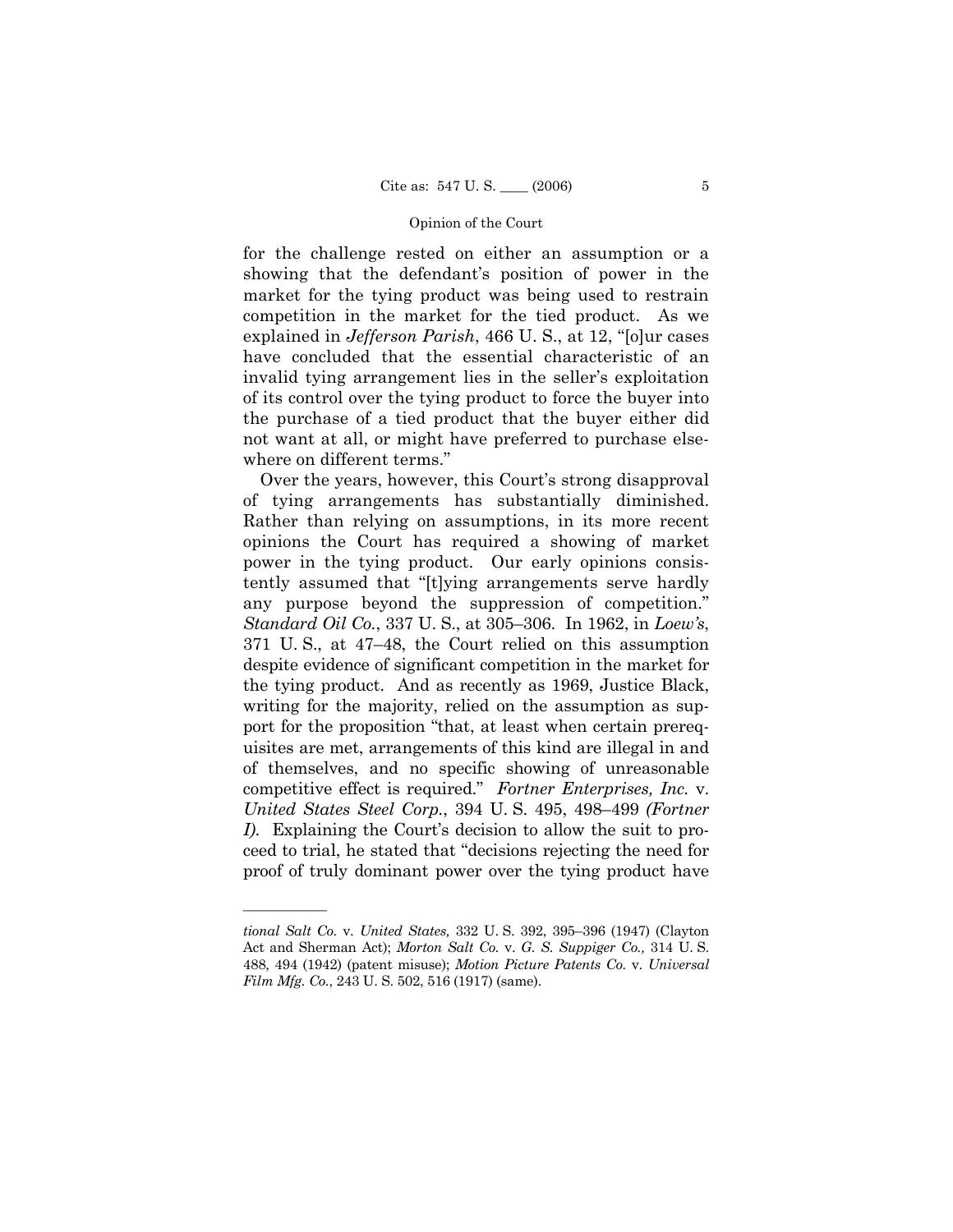all been based on a recognition that because tying arrangements generally serve no legitimate business purpose that cannot be achieved in some less restrictive way, the presence of any appreciable restraint on competition provides a sufficient reason for invalidating the tie." *Id*., at 503.

Reflecting a changing view of tying arrangements, four Justices dissented in *Fortner I*, arguing that the challenged "tie"—the extension of a \$2 million line of credit on condition that the borrower purchase prefabricated houses from the defendant—might well have served a legitimate purpose. *Id*., at 510 (opinion of White, J.); *id.*, at 520 (opinion of Fortas, J.). In his opinion, Justice White noted that promotional tie-ins may provide "uniquely advantageous deals" to purchasers. *Id*., at 519. And Justice Fortas concluded that the arrangement was best characterized as "a sale of a single product with the incidental provision of financing." *Id*., at 522.

The dissenters' view that tying arrangements may well be procompetitive ultimately prevailed; indeed, it did so in the very same lawsuit. After the Court remanded the suit in *Fortner I*, a bench trial resulted in judgment for the plaintiff, and the case eventually made its way back to this Court. Upon return, we unanimously held that the plaintiff's failure of proof on the issue of market power was fatal to its case—the plaintiff had proved "nothing more than a willingness to provide cheap financing in order to sell expensive houses." *United States Steel Corp.* v. *Fortner Enterprises, Inc.*, 429 U. S. 610, 622 (1977) *(Fortner II)*.

The assumption that "[t]ying arrangements serve hardly any purpose beyond the suppression of competition," rejected in *Fortner II*, has not been endorsed in any opinion since. Instead, it was again rejected just seven years later in *Jefferson Parish*, where, as in *Fortner II*, we unanimously reversed a Court of Appeals judgment holding that an alleged tying arrangement constituted a *per se*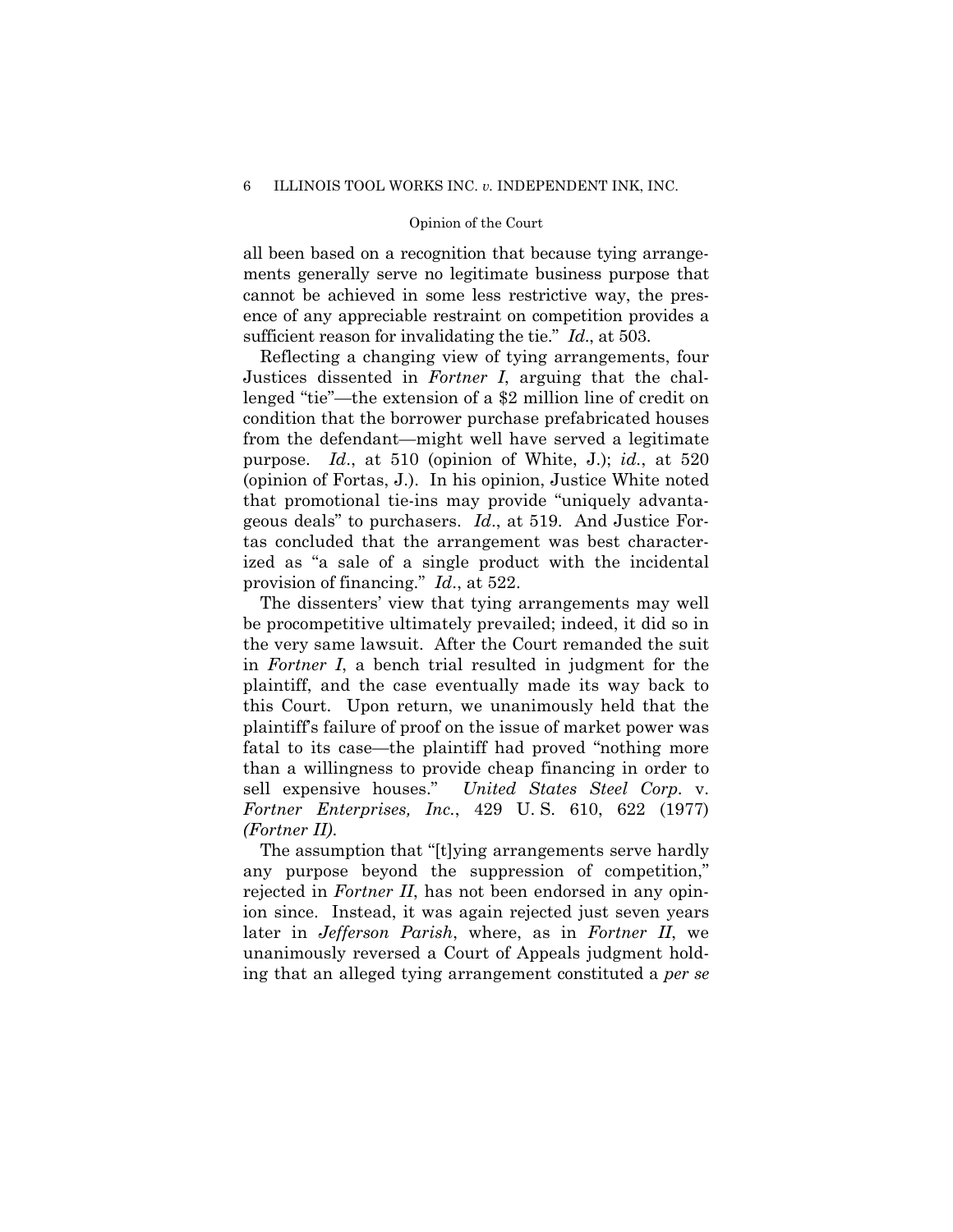violation of §1 of the Sherman Act. 466 U. S., at 5. Like the product at issue in the *Fortner* cases, the tying product in *Jefferson Parish*—hospital services—was unpatented, and our holding again rested on the conclusion that the plaintiff had failed to prove sufficient power in the tying product market to restrain competition in the market for the tied product—services of anesthesiologists. 466 U. S., at 28–29.

In rejecting the application of a *per se* rule that all tying arrangements constitute antitrust violations, we explained:

"[W]e have condemned tying arrangements when the seller has some special ability—usually called 'market power'—to force a purchaser to do something that he would not do in a competitive market. . . .

. . . . .

 "*Per se* condemnation—condemnation without inquiry into actual market conditions—is only appropriate if the existence of forcing is probable. Thus, application of the *per se* rule focuses on the probability of anticompetitive consequences. . . .

"For example, if the Government has granted the seller a patent or similar monopoly over a product, it is fair to presume that the inability to buy the product elsewhere gives the seller market power. *United States* v. *Loew's Inc.*, 371 U. S., at 45–47. Any effort to enlarge the scope of the patent monopoly by using the market power it confers to restrain competition in the market for a second product will undermine competition on the merits in that second market. Thus, the sale or lease of a patented item on condition that the buyer make all his purchases of a separate tied product from the patentee is unlawful." *Id*., at 13–16 (footnote omitted).

Notably, nothing in our opinion suggested a rebuttable presumption of market power applicable to tying ar-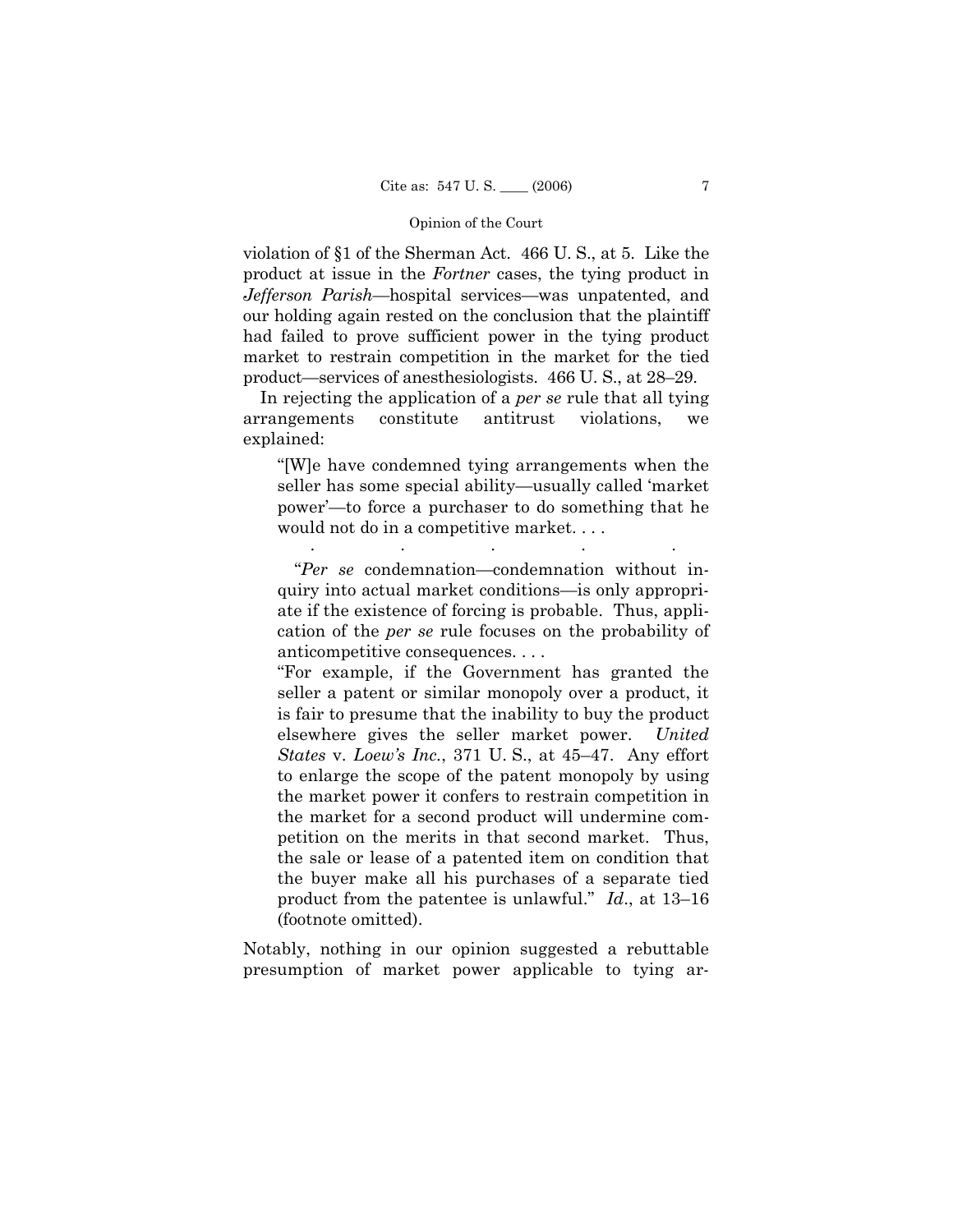rangements involving a patent on the tying good. See *infra*, at 14; cf. 396 F. 3d, at 1352. Instead, it described the rule that a contract to sell a patented product on condition that the purchaser buy unpatented goods exclusively from the patentee is a *per se* violation of §1 of the Sherman Act.

Justice O'Connor wrote separately in *Jefferson Parish*, concurring in the judgment on the ground that the case did not involve a true tying arrangement because, in her view, surgical services and anesthesia were not separate products. 466 U. S., at 43. In her opinion, she questioned not only the propriety of treating any tying arrangement as a *per se* violation of the Sherman Act, *id*., at 35, but also the validity of the presumption that a patent always gives the patentee significant market power, observing that the presumption was actually a product of our patent misuse cases rather than our antitrust jurisprudence, *id*., at 37– 38, n. 7. It is that presumption, a vestige of the Court's historical distrust of tying arrangements, that we address squarely today.

## III

Justice O'Connor was, of course, correct in her assertion that the presumption that a patent confers market power arose outside the antitrust context as part of the patent misuse doctrine. That doctrine had its origins in *Motion Picture Patents Co.* v. *Universal Film Mfg. Co.*, 243 U. S. 502 (1917), which found no support in the patent laws for the proposition that a patentee may "prescribe by notice attached to a patented machine the conditions of its use and the supplies which must be used in the operation of it, under pain of infringement of the patent," *id*., at 509. Although *Motion Picture Patents Co.* simply narrowed the scope of possible patent infringement claims, it formed the basis for the Court's subsequent decisions creating a patent misuse defense to infringement claims when a patentee uses its patent "as the effective means of restraining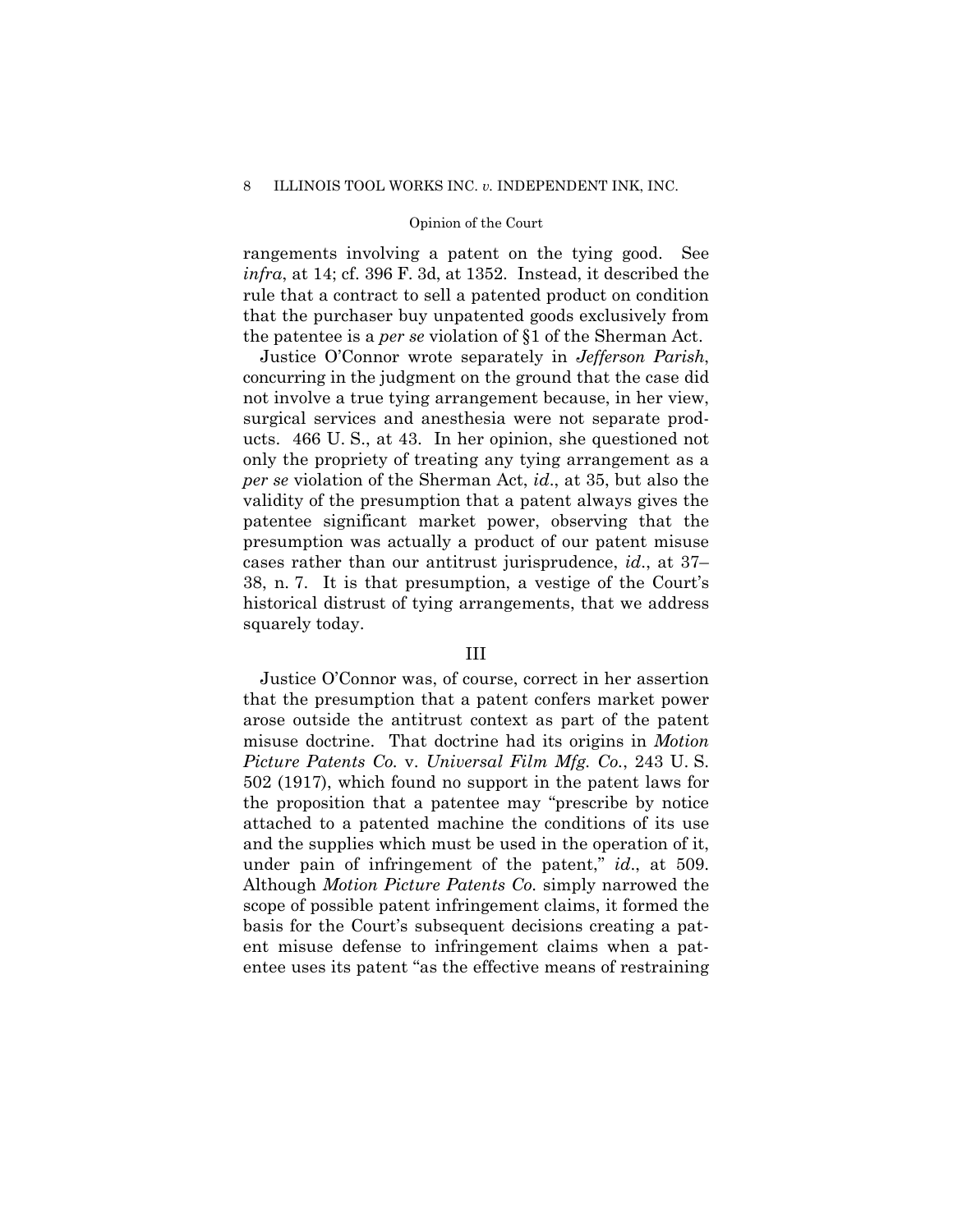competition with its sale of an unpatented article." *Morton Salt Co.* v. *G. S. Suppiger Co.,* 314 U. S. 488, 490 (1942); see also, *e.g.*, *Carbice Corp. of America* v. *American Patents Development Corp.*, 283 U. S. 27, 31 (1931).

Without any analysis of actual market conditions, these patent misuse decisions assumed that, by tying the purchase of unpatented goods to the sale of the patented good, the patentee was "restraining competition," *Morton Salt*, 314 U. S., at 490, or "secur[ing] a limited monopoly of an unpatented material," *Mercoid*, 320 U. S., at 664; see also *Carbice*, 283 U. S., at 31–32. In other words, these decisions presumed "[t]he requisite economic power" over the tying product such that the patentee could "extend [its] economic control to unpatented products." *Loew's*, 371 U. S., at 45–46.

The presumption that a patent confers market power migrated from patent law to antitrust law in *International Salt Co.* v. *United States,* 332 U. S. 392 (1947). In that case, we affirmed a District Court decision holding that leases of patented machines requiring the lessees to use the defendant's unpatented salt products violated §1 of the Sherman Act and §3 of the Clayton Act as a matter of law. Id., at 396. Although the Court's opinion does not discuss market power or the patent misuse doctrine, it assumes that "[t]he volume of business affected by these contracts cannot be said to be insignificant or insubstantial and the tendency of the arrangement to accomplishment of monopoly seems obvious." *Ibid*.

The assumption that tying contracts "ten[d] . . . to accomplishment of monopoly" can be traced to the Government's brief in *International Salt*, which relied heavily on our earlier patent misuse decision in *Morton Salt*. The Government described *Morton Salt* as "present[ing] a factual situation almost identical with the instant case," and it asserted that "although the Court in that case did not find it necessary to decide whether the antitrust laws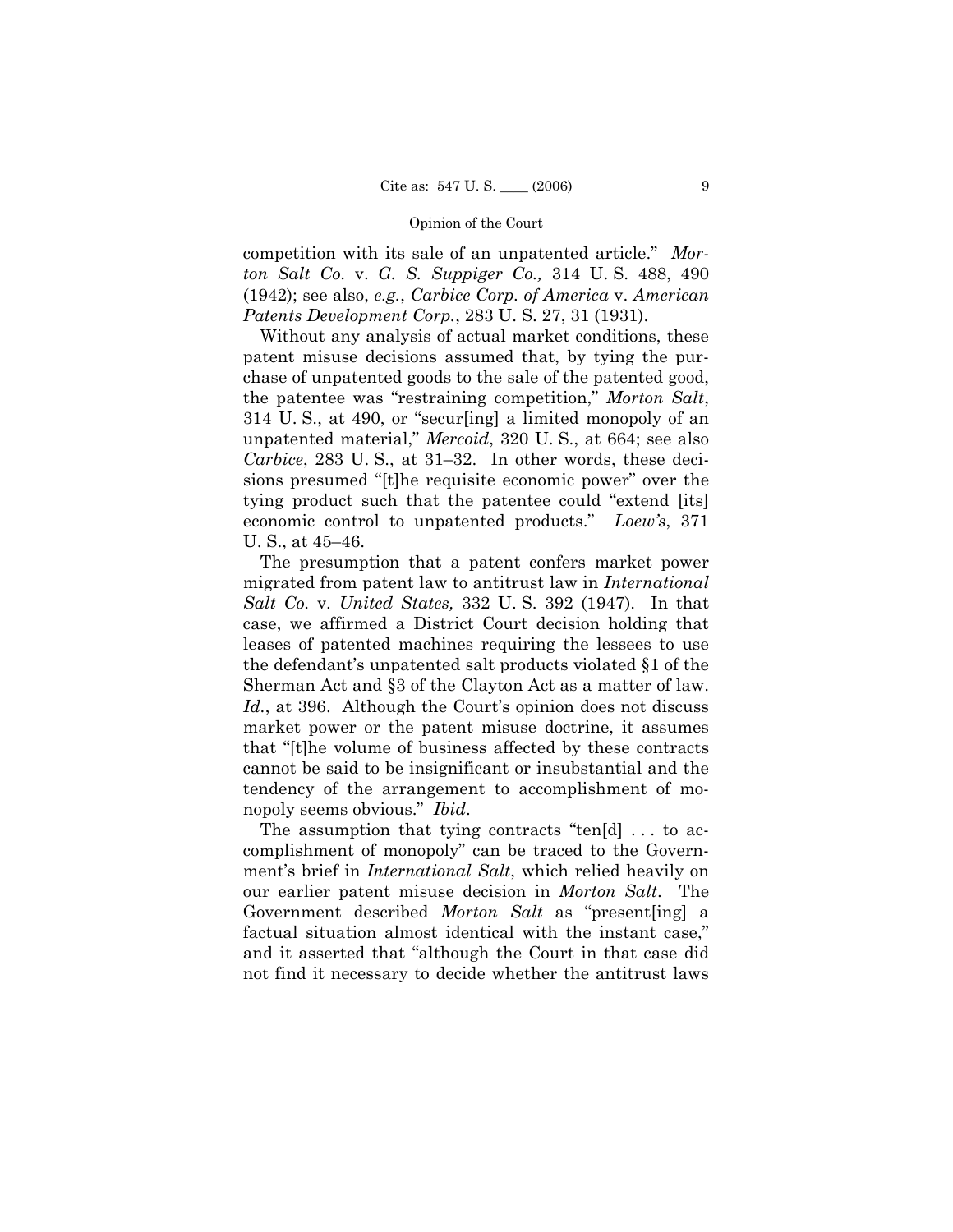were violated, its language, its reasoning, and its citations indicate that the policy underlying the decision was the same as that of the Sherman Act." Brief for United States in *International Salt Co.* v. *United States*, O. T. 1947, No. 46, p. 19 (United States Brief). Building on its assertion that *International Salt* was logically indistinguishable from *Morton Salt*, the Government argued that this Court should place tying arrangements involving patented products in the category of *per se* violations of the Sherman Act. United States Brief 26–33.

Our opinion in *International Salt* clearly shows that we accepted the Government's invitation to import the presumption of market power in a patented product into our antitrust jurisprudence. While we cited *Morton Salt* only for the narrower proposition that the defendant's patents did not confer any right to restrain competition in unpatented salt or afford the defendant any immunity from the antitrust laws, *International Salt*, 332 U. S., at 395–396, given the fact that the defendant was selling its unpatented salt at competitive prices, *id*., at 396–397, the rule adopted in *International Salt* necessarily accepted the Government's submission that the earlier patent misuse cases supported the broader proposition "that this type of restraint is unlawful on its face under the Sherman Act," United States Brief 12.

Indeed, later in the same Term we cited *International Salt* for the proposition that the license of "a patented device on condition that unpatented materials be employed in conjunction with the patented device" is an example of a restraint that is "illegal *per se*." *United States* v. *Columbia Steel Co.*, 334 U. S. 495, 522–523, and n. 22 (1948). And in subsequent cases we have repeatedly grounded the presumption of market power over a patented device in *International Salt*. See, *e.g.*, *Loew*'*s*, 371 U. S., at 45–46; *Times-Picayune Publishing Co.* v. *United States*, 345 U. S. 594, 608 (1953); *Standard Oil Co.*, 337 U. S., at 304.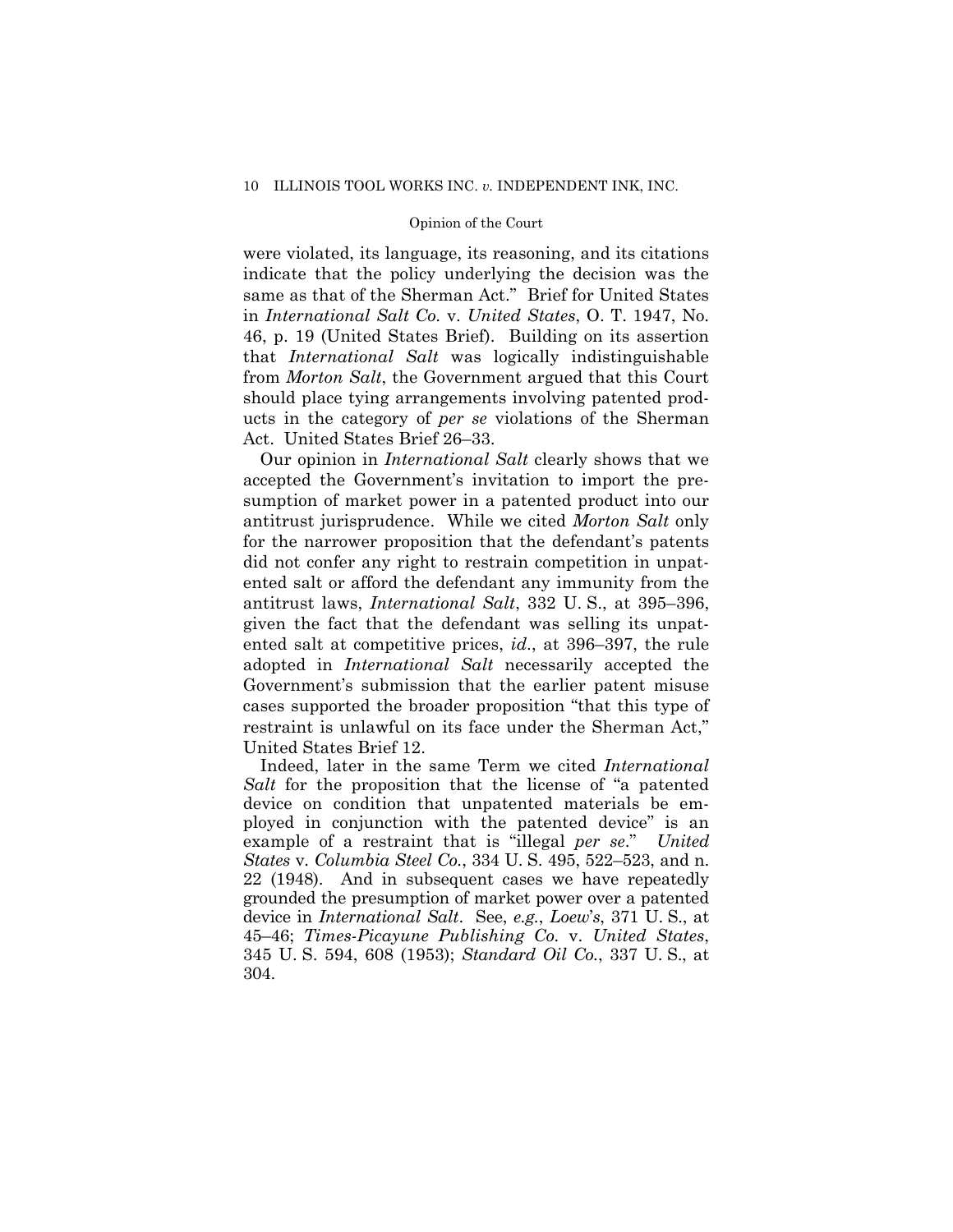## IV

Although the patent misuse doctrine and our antitrust jurisprudence became intertwined in *International Salt*, subsequent events initiated their untwining. This process has ultimately led to today's reexamination of the presumption of *per se* illegality of a tying arrangement involving a patented product, the first case since 1947 in which we have granted review to consider the presumption's continuing validity.

Three years before we decided *International Salt*, this Court had expanded the scope of the patent misuse doctrine to include not only supplies or materials used by a patented device, but also tying arrangements involving a combination patent and "unpatented material or [a] device [that] is itself an integral part of the structure embodying the patent." *Mercoid*, 320 U. S., at 665; see also *Dawson Chemical Co.* v. *Rohm & Haas Co.*, 448 U. S. 176, 188–198 (1980) (describing in detail *Mercoid* and the cases leading up to it). In reaching this conclusion, the Court explained that it could see "no difference in principle" between cases involving elements essential to the inventive character of the patent and elements peripheral to it; both, in the Court's view, were attempts to "expan[d] the patent beyond the legitimate scope of its monopoly." *Mercoid*, 320 U. S., at 665.

Shortly thereafter, Congress codified the patent laws for the first time. See 66 Stat. 792, codified as 35 U. S. C. §1 *et seq*. (2000 ed. and Supp. III). At least partly in response to our *Mercoid* decision, Congress included a provision in its codification that excluded some conduct, such as a tying arrangement involving the sale of a patented product tied to an "essential" or "nonstaple" product that has no use except as part of the patented product or method, from the scope of the patent misuse doctrine.  $\S 271(d)$ ; see also *Dawson*, 448 U. S., at 214. Thus, at the same time that our antitrust jurisprudence continued to rely on the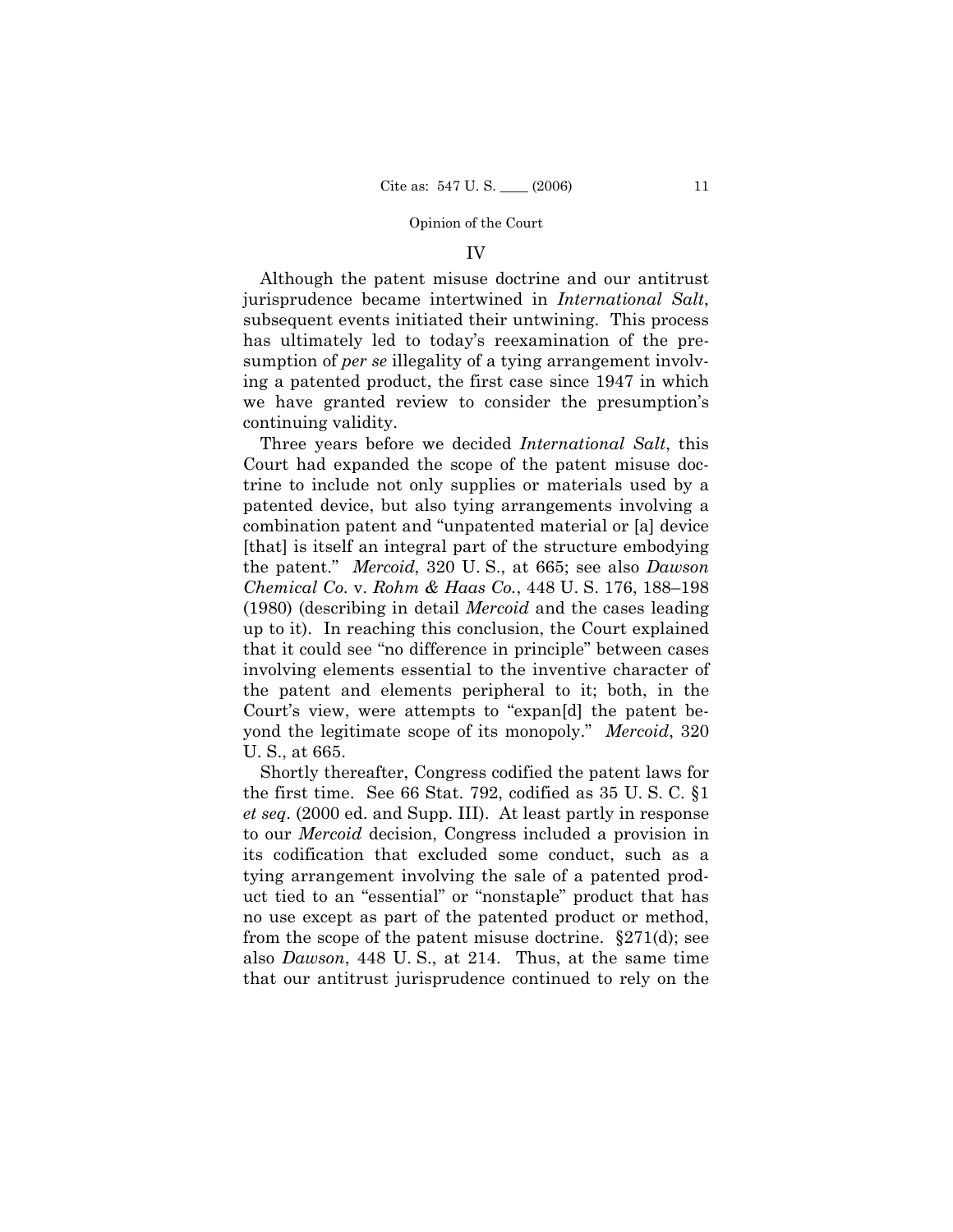assumption that "tying arrangements generally serve no legitimate business purpose," *Fortner I*, 394 U. S., at 503, Congress began chipping away at the assumption in the patent misuse context from whence it came.

It is Congress' most recent narrowing of the patent misuse defense, however, that is directly relevant to this case. Four years after our decision in *Jefferson Parish*  repeated the patent–equals–market–power presumption, 466 U. S., at 16, Congress amended the Patent Code to eliminate that presumption in the patent misuse context, 102 Stat. 4674. The relevant provision reads:

"(d) No patent owner otherwise entitled to relief for infringement or contributory infringement of a patent shall be denied relief or deemed guilty of misuse or illegal extension of the patent right by reason of his having done one or more of the following: . . . (5) conditioned the license of any rights to the patent or the sale of the patented product on the acquisition of a license to rights in another patent or purchase of a separate product, *unless, in view of the circumstances, the patent owner has market power in the relevant market for the patent or patented product on which the license or sale is conditioned*." 35 U. S. C. §271(d)(5) (emphasis added).

The italicized clause makes it clear that Congress did not intend the mere existence of a patent to constitute the requisite "market power." Indeed, fairly read, it provides that without proof that Trident had market power in the relevant market, its conduct at issue in this case was neither "misuse" nor an "illegal extension of the patent right."

While the 1988 amendment does not expressly refer to the antitrust laws, it certainly invites a reappraisal of the *per se* rule announced in *International Salt*.3 A rule deny-

<sup>3</sup>While our opinions have made clear that such an invitation is not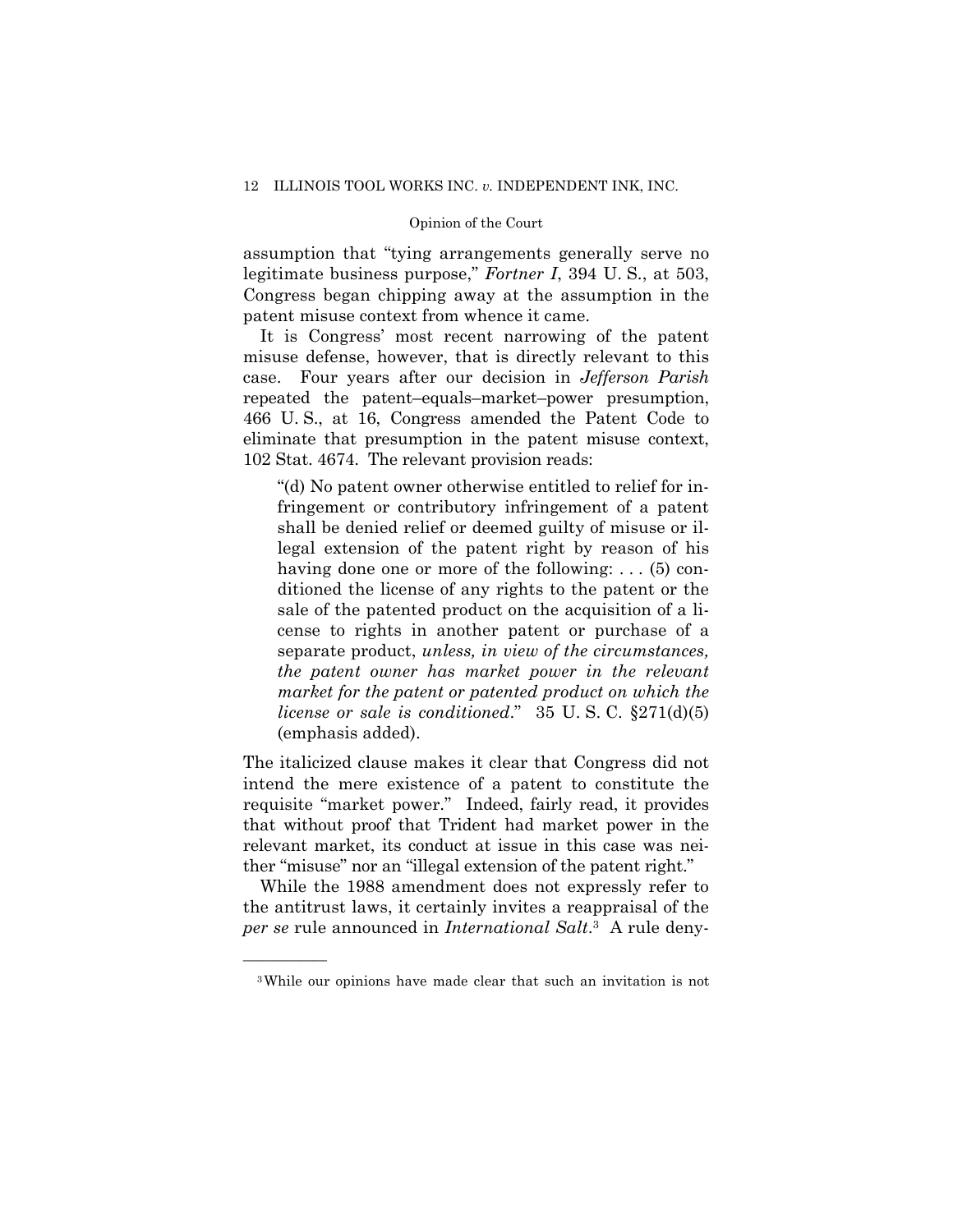ing a patentee the right to enjoin an infringer is significantly less severe than a rule that makes the conduct at issue a federal crime punishable by up to 10 years in prison. See 15 U. S. C. §1. It would be absurd to assume that Congress intended to provide that the use of a patent that merited punishment as a felony would not constitute "misuse." Moreover, given the fact that the patent misuse doctrine provided the basis for the market power presumption, it would be anomalous to preserve the presumption in antitrust after Congress has eliminated its foundation. Cf. 10 P. Areeda, H. Hovenkamp, & E. Elhauge, Antitrust Law ¶1737c (2d ed. 2004) (hereinafter Areeda).

After considering the congressional judgment reflected in the 1988 amendment, we conclude that tying arrangements involving patented products should be evaluated under the standards applied in cases like *Fortner II* and *Jefferson Parish* rather than under the *per se* rule applied in *Morton Salt* and *Loew's*. While some such arrangements are still unlawful, such as those that are the product of a true monopoly or a marketwide conspiracy, see, *e.g.*, *United States* v. *Paramount Pictures, Inc.*, 334 U. S. 131, 145–146 (1948), that conclusion must be supported by proof of power in the relevant market rather than by a mere presumption thereof.4

necessary with respect to cases arising under the Sherman Act, see *State Oil Co.* v. *Khan*, 522 U. S. 3, 20 (1997), it is certainly sufficient to warrant reevaluation of our precedent, *id*., at 21 ("[T]his Court has reconsidered its decisions construing the Sherman Act when the theoretical underpinnings of those decisions are called into serious

question").  $4$ Our imposition of this requirement accords with the vast majority of academic literature on the subject. See, *e.g.*, 10 Areeda ¶1737a ("[T]here is no economic basis for inferring any amount of market power from the mere fact that the defendant holds a valid patent"); Burchfiel, Patent Misuse and Antitrust Reform: "Blessed be the Tie?" 4 Harv. J. L. & Tech. 1, 57, and n. 340 (noting that the market power presumption has been extensively criticized and citing sources); 1 H. Hovenkamp, M.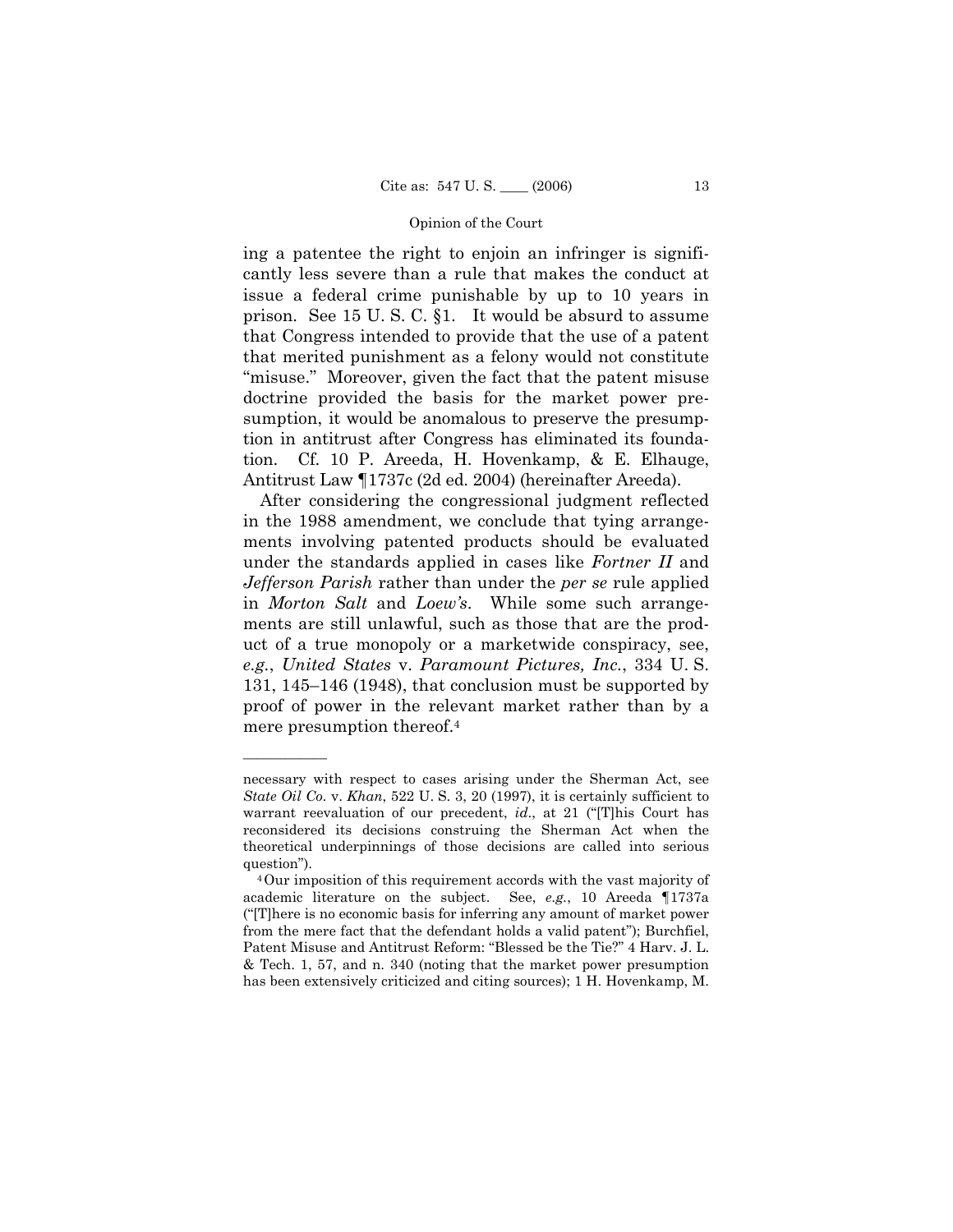## V

Rather than arguing that we should retain the rule of *per se* illegality, respondent contends that we should endorse a rebuttable presumption that patentees possess market power when they condition the purchase of the patented product on an agreement to buy unpatented goods exclusively from the patentee. Cf. *supra*, at 7–8. Respondent recognizes that a large number of valid patents have little, if any, commercial significance, but submits that those that are used to impose tying arrangements on unwilling purchasers likely do exert significant market power. Hence, in respondent's view, the presumption would have no impact on patents of only slight value and would be justified, subject to being rebutted by evidence offered by the patentee, in cases in which the patent has sufficient value to enable the patentee to insist on acceptance of the tie.

Respondent also offers a narrower alternative, suggesting that we differentiate between tying arrangements involving the simultaneous purchase of two products that are arguably two components of a single product—such as the provision of surgical services and anesthesiology in the same operation, *Jefferson Parish*, 466 U. S., at 43 (O'Connor, J., concurring in judgment), or the licensing of one copyrighted film on condition that the licensee take a package of several films in the same transaction, *Loew's*, 371 U. S. 38—and a tying arrangement involving the purchase of unpatented goods over a period of time, a socalled "requirements tie." See also Brief for Barry Nalebuff et al. as *Amici Curiae*. According to respondent, we should recognize a presumption of market power when

Janis, & M. Lemley, IP and Antitrust §4.2a (2005 Supp.) ("[C]overage of one's prodcut with an intellectual property right does not confer a monopoly"); W. Landes & R. Posner, The Economic Structure of Intellectual Property Law 374 (2003) (hereinafter Landes & Posner).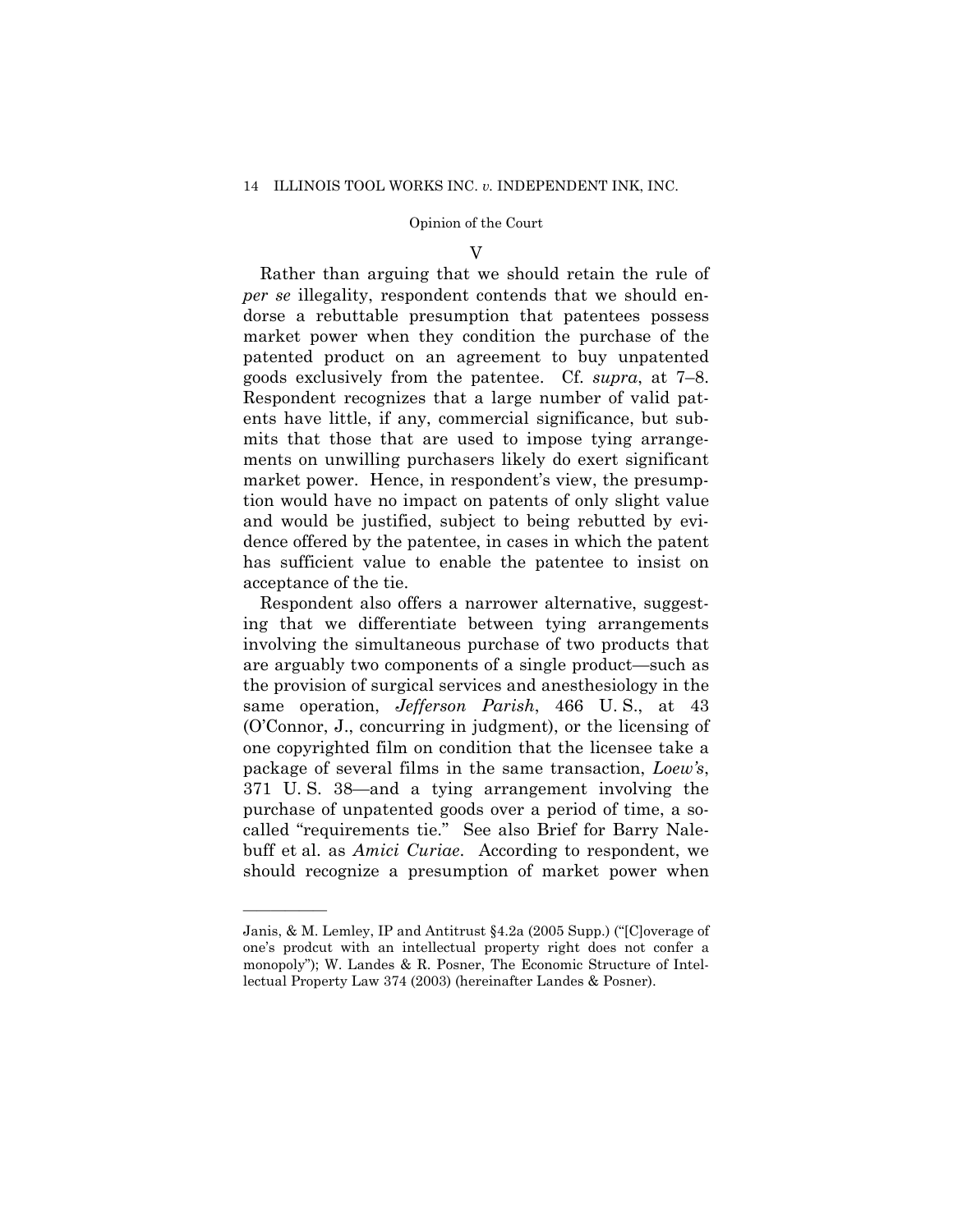faced with the latter type of arrangements because they provide a means for charging large volume purchasers a higher royalty for use of the patent than small purchasers must pay, a form of discrimination that "is strong evidence of market power." Brief for Respondent 27; see generally *Jefferson Parish*, 466 U. S., at 15, n. 23 (discussing price discrimination of this sort and citing sources).

The opinion that imported the "patent equals market power" presumption into our antitrust jurisprudence, however, provides no support for respondent's proposed alternative. In *International Salt*, it was the existence of the patent on the tying product, rather than the use of a requirements tie, that led the Court to presume market power. 332 U. S., at 395 ("The appellant's patents confer a limited monopoly of the invention they reward"). Moreover, the requirements tie in that case did not involve any price discrimination between large volume and small volume purchasers or evidence of noncompetitive pricing. Instead, the leases at issue provided that if any competitor offered salt, the tied product, at a lower price, "the lessee should be free to buy in the open market, unless appellant would furnish the salt at an equal price." *Id.,* at 396.

As we have already noted, the vast majority of academic literature recognizes that a patent does not necessarily confer market power. See n. 4, *supra.* Similarly, while price discrimination may provide evidence of market power, particularly if buttressed by evidence that the patentee has charged an above-market price for the tied package, see, *e.g.*, 10 Areeda ¶1769c, it is generally recognized that it also occurs in fully competitive markets, see, *e.g.*, Baumol & Swanson, The New Economy and Ubiquitous Competitive Price Discrimination: Identifying Defensible Criteria of Market Power, 70 Antitrust L. J. 661, 666 (2003); 9 Areeda ¶1711; Landes & Posner 374–375. We are not persuaded that the combination of these two factors should give rise to a presumption of market power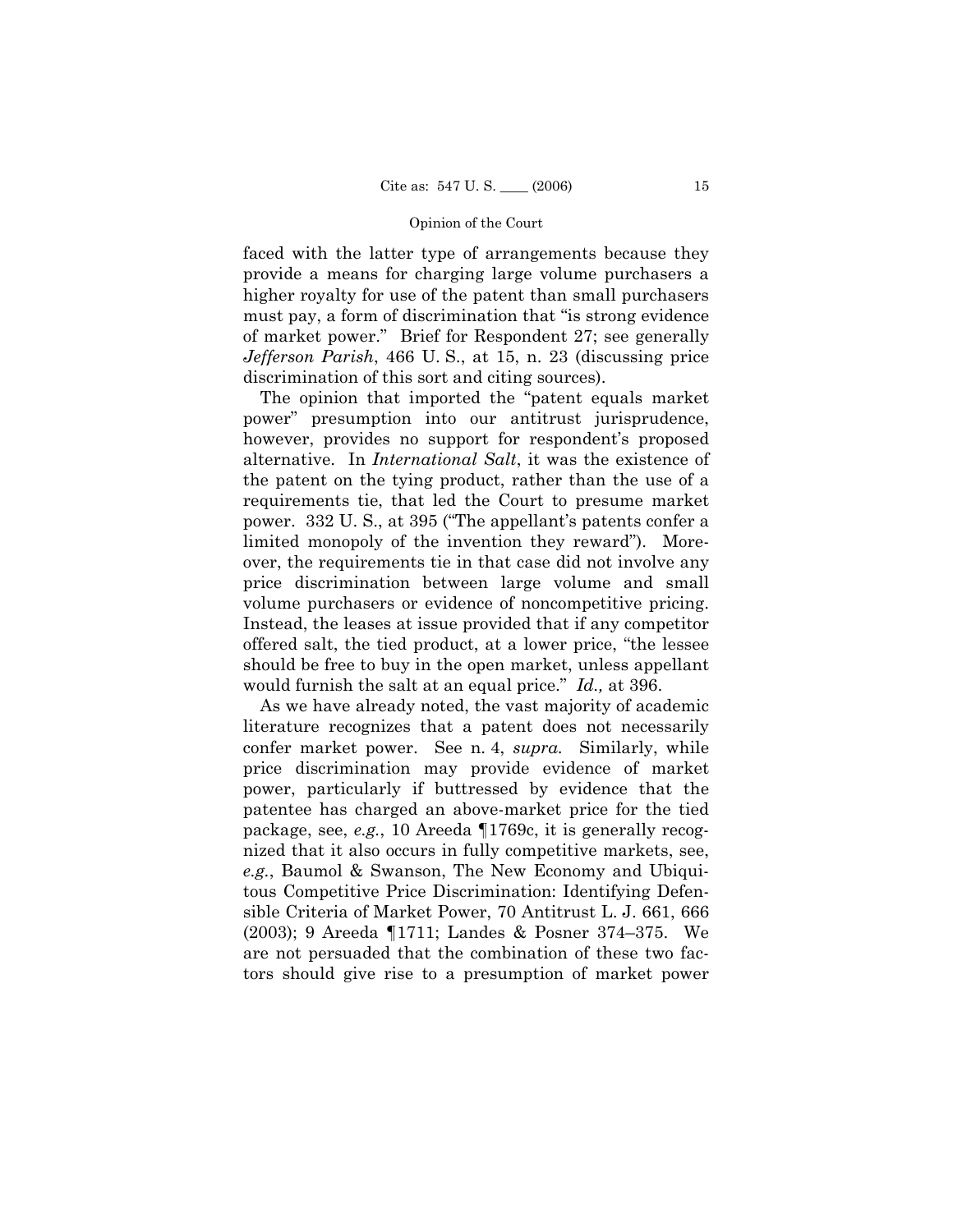when neither is sufficient to do so standing alone. Rather, the lesson to be learned from *International Salt* and the academic commentary is the same: Many tying arrangements, even those involving patents and requirements ties, are fully consistent with a free, competitive market. For this reason, we reject both respondent's proposed rebuttable presumption and their narrower alternative.

It is no doubt the virtual consensus among economists that has persuaded the enforcement agencies to reject the position that the Government took when it supported the *per se* rule that the Court adopted in the 1940's. See *supra*, at 8. In antitrust guidelines issued jointly by the Department of Justice and the Federal Trade Commission in 1995, the enforcement agencies stated that in the exercise of their prosecutorial discretion they "will not presume that a patent, copyright, or trade secret necessarily confers market power upon its owner." U. S. Dept. of Justice and FTC, Antitrust Guidelines for the Licensing of Intellectual Property §2.2 (Apr. 6, 1995), available at http://www.usdoj.gov/atr/public/guidelines/0558.pdf (as visited Feb. 24, 2006, and available in Clerk of Court's case file). While that choice is not binding on the Court, it would be unusual for the Judiciary to replace the normal rule of lenity that is applied in criminal cases with a rule of severity for a special category of antitrust cases.

Congress, the antitrust enforcement agencies, and most economists have all reached the conclusion that a patent does not necessarily confer market power upon the patentee. Today, we reach the same conclusion, and therefore hold that, in all cases involving a tying arrangement, the plaintiff must prove that the defendant has market power in the tying product.

## VI

In this case, respondent reasonably relied on our prior opinions in moving for summary judgment without offer-